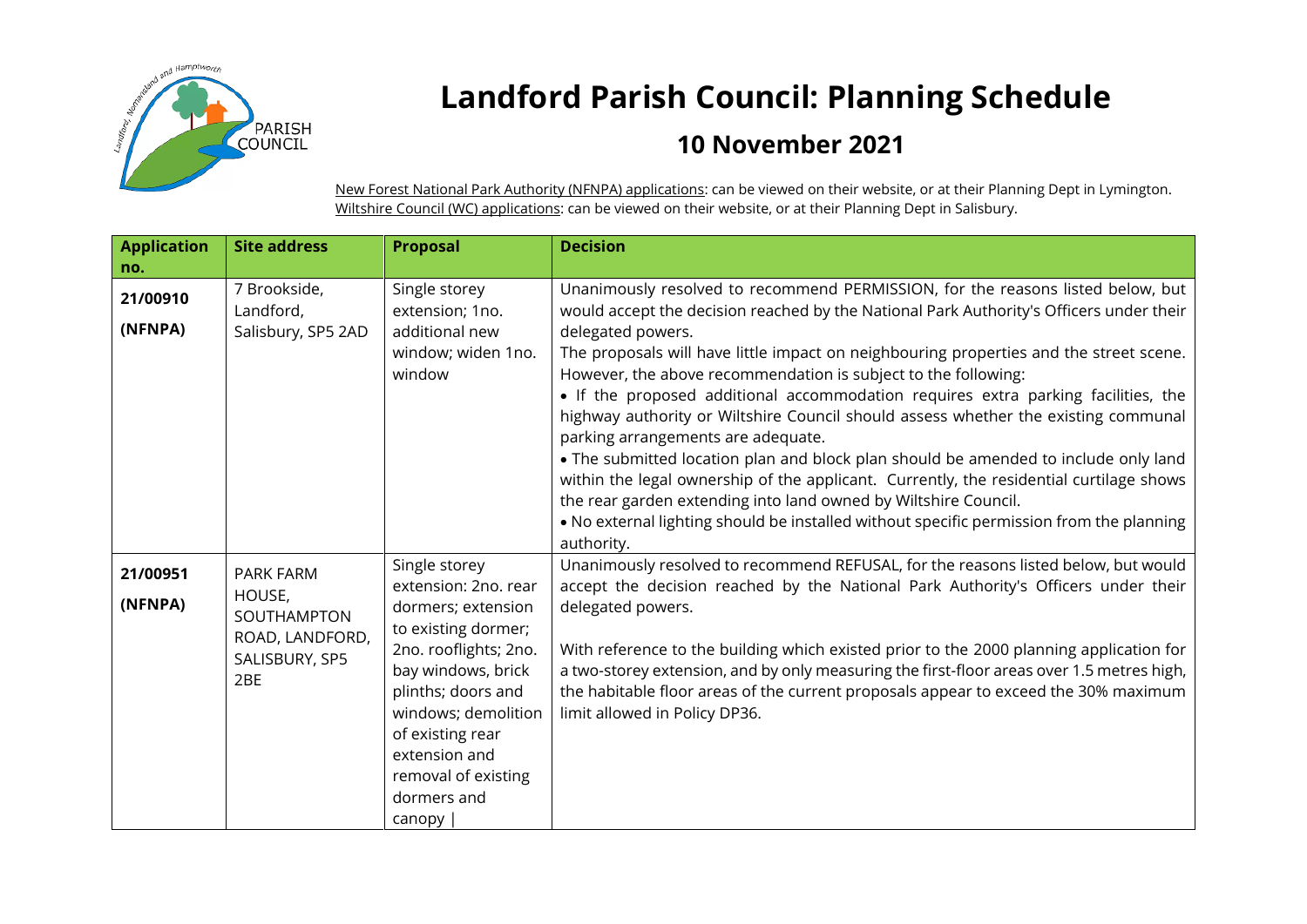| TPO/21/0547<br>(NFNPA) | MAYFIELD, SOUTH<br>LANE,<br>NOMANSLAND,<br>SALISBURY, SP5<br>2BZ                                                  | Fell, Pollard and<br>Prune mixed tree<br>species as detailed<br>in the Works<br>Specifications with<br>the application<br>form.                                                                                                                                                                                                                                                                                                                                                                                                                                                                                                                                                  | The Parish Council determined that they had no comments to make on these tree<br>works.                                                                                                                                                                                                                                                                                                                                                                                                                                                                                                                                                                                                                                                                                                                                                                                                                                                                                                                                                                                                                                                                                                                                                                                                                                                                                                                                                                                                                                                                                                                                                                                                                                                                                                                                                                                                                                                                                                                                                                                                                                                                                                                                                                                                                                                                                                                                                                                                                                                                                                                                                                                                  |
|------------------------|-------------------------------------------------------------------------------------------------------------------|----------------------------------------------------------------------------------------------------------------------------------------------------------------------------------------------------------------------------------------------------------------------------------------------------------------------------------------------------------------------------------------------------------------------------------------------------------------------------------------------------------------------------------------------------------------------------------------------------------------------------------------------------------------------------------|------------------------------------------------------------------------------------------------------------------------------------------------------------------------------------------------------------------------------------------------------------------------------------------------------------------------------------------------------------------------------------------------------------------------------------------------------------------------------------------------------------------------------------------------------------------------------------------------------------------------------------------------------------------------------------------------------------------------------------------------------------------------------------------------------------------------------------------------------------------------------------------------------------------------------------------------------------------------------------------------------------------------------------------------------------------------------------------------------------------------------------------------------------------------------------------------------------------------------------------------------------------------------------------------------------------------------------------------------------------------------------------------------------------------------------------------------------------------------------------------------------------------------------------------------------------------------------------------------------------------------------------------------------------------------------------------------------------------------------------------------------------------------------------------------------------------------------------------------------------------------------------------------------------------------------------------------------------------------------------------------------------------------------------------------------------------------------------------------------------------------------------------------------------------------------------------------------------------------------------------------------------------------------------------------------------------------------------------------------------------------------------------------------------------------------------------------------------------------------------------------------------------------------------------------------------------------------------------------------------------------------------------------------------------------------------|
| 21/00941<br>(NFNPA)    | <b>CAMPING AND</b><br>CARAVAN SITE,<br><b>GREEN HILL FARM,</b><br>NEW ROAD,<br>LANDFORD,<br>SALISBURY, SP5<br>2AZ | Application for<br>screening opinion<br>under Regulation 6<br>(schedule 2) of the<br>Town and Country<br>Planning<br>(Environmental<br>Impact Assessment)<br>Regulations 2017 in<br>respect of use of<br>land for: (i) the siting<br>of 174 holiday<br>lodges (static<br>caravans), which<br>includes the existing<br>60 holiday lodges on<br>site and 114 in<br>replace of the 130<br>existing touring and<br>camping pitches; (ii)<br>8 safari tents and 8<br>camping pods<br>(retrospective); (iii)<br>associated<br>operational<br>development,<br>including the laying<br>of bases, access<br>roads, parking<br>spaces; (iv)<br>recreational areas,<br>including re-wilding | This application is a procedural matter for NFNPA to determine whether or not an<br>Environmental Impact Assessment is required. This means the Parish Council is not a<br>statutory consultees.<br>That said, in order to hold NFNPA to account in their decision making process, the Parish<br>Council has contacted NFNPA highlighting the following material considerations:-<br><b>Landford Village Design Statement</b><br>https://www.newforestnpa.gov.uk/planning/supplementary-planning-documents/<br>This publication was approved by the NFNPA as a Supplementary Planning Document and<br>includes the following in Section 3 The Local Landscape.<br>'3.10 Landford Common<br>Since the earliest records of human habitation, Landford Common was certainly the most<br>important feature in this area. On the Common there are four barrows, three of which are<br>scheduled monuments, multiple ancient track ways and remnants of a field system. All of these<br>features show how the Common has been used by mankind since early historical times. Enclosure<br>acts were originally used in the early 1400s but Landford was not affected until 1861. Typically,<br>before enclosure, commoners would grow crops wherever they could during the growing season<br>and then graze animals on the whole common for the rest of the year. They would have had the<br>right to collect fuel all year round and possibly also use the common as a source of water. Again,<br>it was typical that commoners who owned their own homes would sign away their rights for the<br>exclusive use of a few acres of land. Tenants did not fare so well, as since they did not own their<br>homes, they simply lost all of their rights. The areas of the Common that were of little use for<br>agricultural purposes, (that is the Bog and the Heath), were largely left as rough grazing. The<br>stretch of New Road from its junction with Lyndhurst Road to the entrance to Landford Common<br>Farm provides the only wildlife corridor that allows access from the New Forest and the Heath<br>onto the remains of the Common. This area is vital for the passage of wild creatures between<br>these two areas.<br>GOAL 3.10.1 - Retain the open space across New Road and protect and enhance this vital<br>wildlife corridor to the New Forest."<br>To emphasise the importance of the nearby Landford Bog site mentioned above, in December<br>2019, NFNPA and Wiltshire Wildlife Trust were awarded a grant of £28,000 to improve Landford<br>Bog for rare plants, invertebrates and reptiles. Landford Bog is an SSSI and an internationally<br>rare wet heath and bog. |